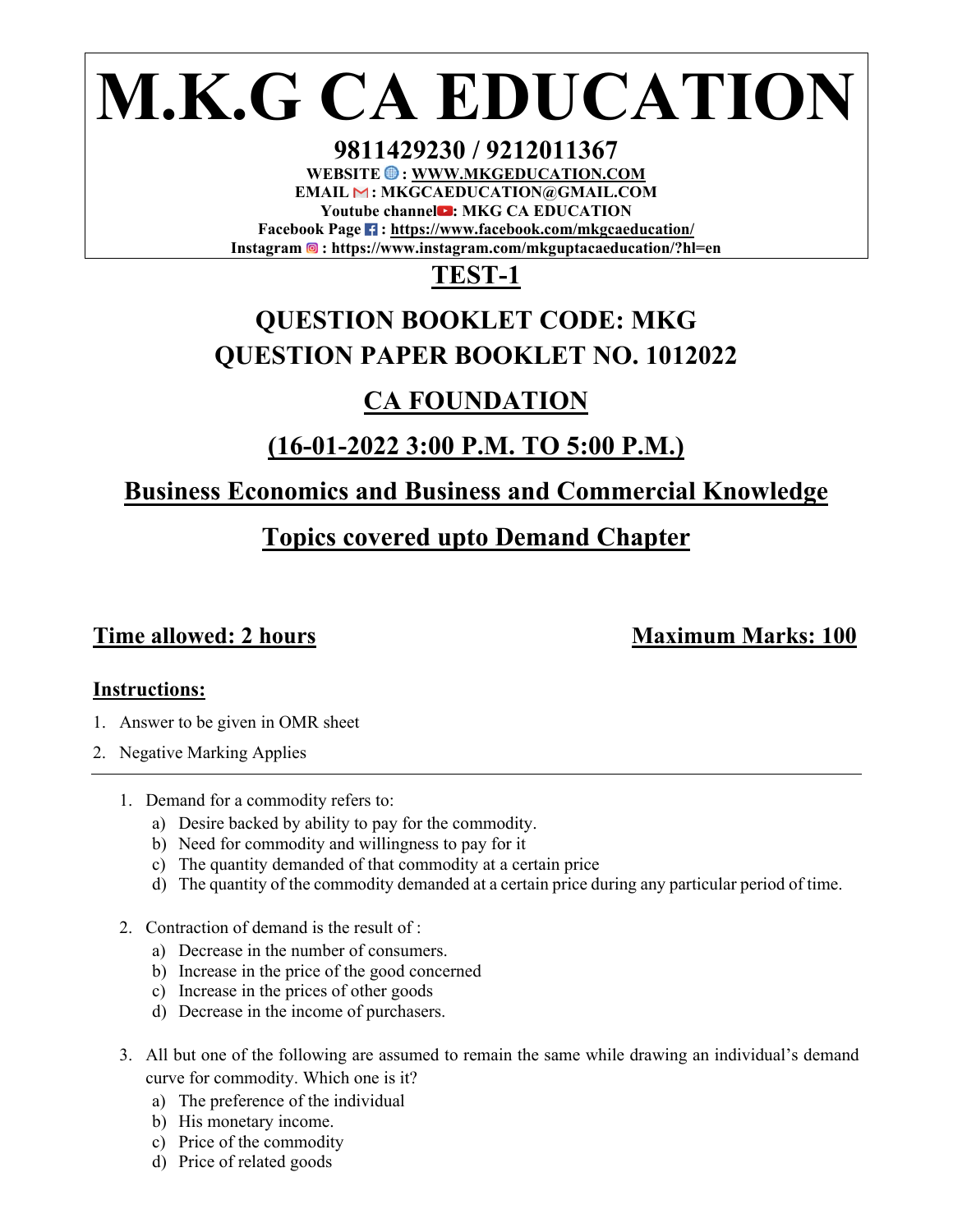- 4. Which of the following pairs of goods is an example of substitutes?
	- a) Tea and sugar
	- b) Tea and coffee
	- c) Pen and ink
	- d) Shirt and trousers
- 5. In the case of a straight line demand curve meeting the two axes, the price-elasticity of demand at the mid-point of the line would be:
	- a) 0
	- b) 1
	- c) 1.5
	- d) 2
- 6. The law of demand, assuming other things to remain constant, establishes the relationship between:
	- a) Income of the consumer and the quantity of a good demanded by him.
	- b) Price of a good and the quantity demanded.
	- c) Price of good and the demand for its substitute.
	- d) Quantity demanded of a good and the relative prices of its complimentary goods.
- 7. Identify the factor which generally keeps price-elasticity of demand for good low:
	- a) Variety of uses for that good
	- b) Very low price of a commodity
	- c) Close substitutes for that good.
	- d) High proportion of the consumer's income spent on it.
- 8. Identify the coefficient of price-elasticity of demand when the percentage increase in the quantity of a good demanded is smaller than the percentage fall in its price:
	- a) Equal to one
	- b) Greater than one
	- c) Smaller than one
	- d) Zero
- 9. In the case of an inferior good, the income elasticity of demand is:
	- a) Positive
	- b) Zero
	- c) Negative
	- d) Infinite
- 10. If the demand for a good is inelastic, and increase in its price will cause the total expenditure of the consumers of the good to:
	- a) Remain the same
	- b) increase
	- c) decrease
	- d) any of these
- 11. If regardless of changes in its price, the quantity demanded of a good remains unchanged, then the demand curve for the good will be:
	- a) Horizontal
	- b) Vertical
	- c) Positively sloped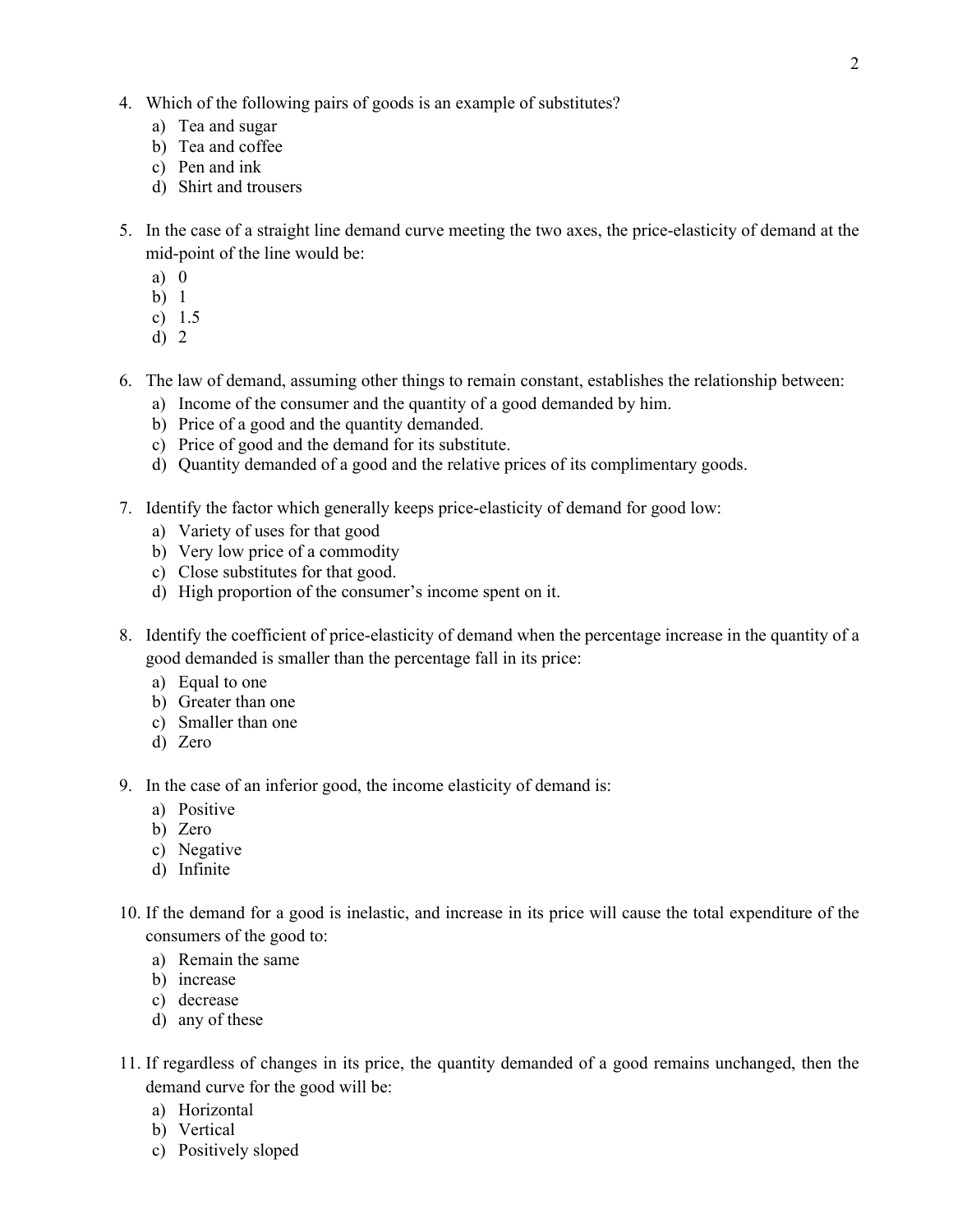- d) Negatively sloped
- 12. Suppose the price of Pepsi increase, we will expect the demand curve of Coca Cola to:
	- a) Shift toward left these are substitutes.
	- b) Shift towards right since these are substitutes.
	- c) Remain at the same level.
	- d) None of the above.

### 13. All the following are determinants of demand except:

- a) Taste and preferences
- b) Quantity supplied
- c) Income of consumer
- d) Price of related goods
- 14. A movement along the demand curve for soft drinks is best described as:
	- a) An increase in demand
	- b) A decrease in demand
	- c) A change is quantity demanded
	- d) A change in demand
- 15. If the price of Pepsi decrease relative to the price of Coke and 7-UP the demand for:
	- a) Coke will decrease
	- b) 7-UP will decrease
	- c) Coke and 7 UP will increase
	- d) Coke and 7 UP will decrease
- 16. If a good is a luxury, its income elasticity of demand is:
	- a) Positive and less than 1
	- b) Negative but greater than -1
	- c) Positive and greater than 1.
	- d) Zero
- 17. The price of hot dogs increase, by 22% and the quantity of hot dogs demanded falls by 25% this indicates that demand for hot dog is:
	- a) Elastic
	- b) Inelastic
	- c) Unitarily elastic
	- d) Perfectly elastic
- 18. If the quantity demanded of mutton increase by 5% when the price of chicken increase by 20%, the cross price elasticity of demand between mutton and chicken is:
	- a) -0.25
	- b) .0.25
	- c)  $-4$
	- d) 4
- 19. Given the following possibilities, which one result in an increase in total consumer expenditure?
	- a) Demand is unitary and price falls.
	- b) Demand is elastic and price rises.
	- c) Demand is inelastic and price falls.
	- d) Demand is inelastic and price rises.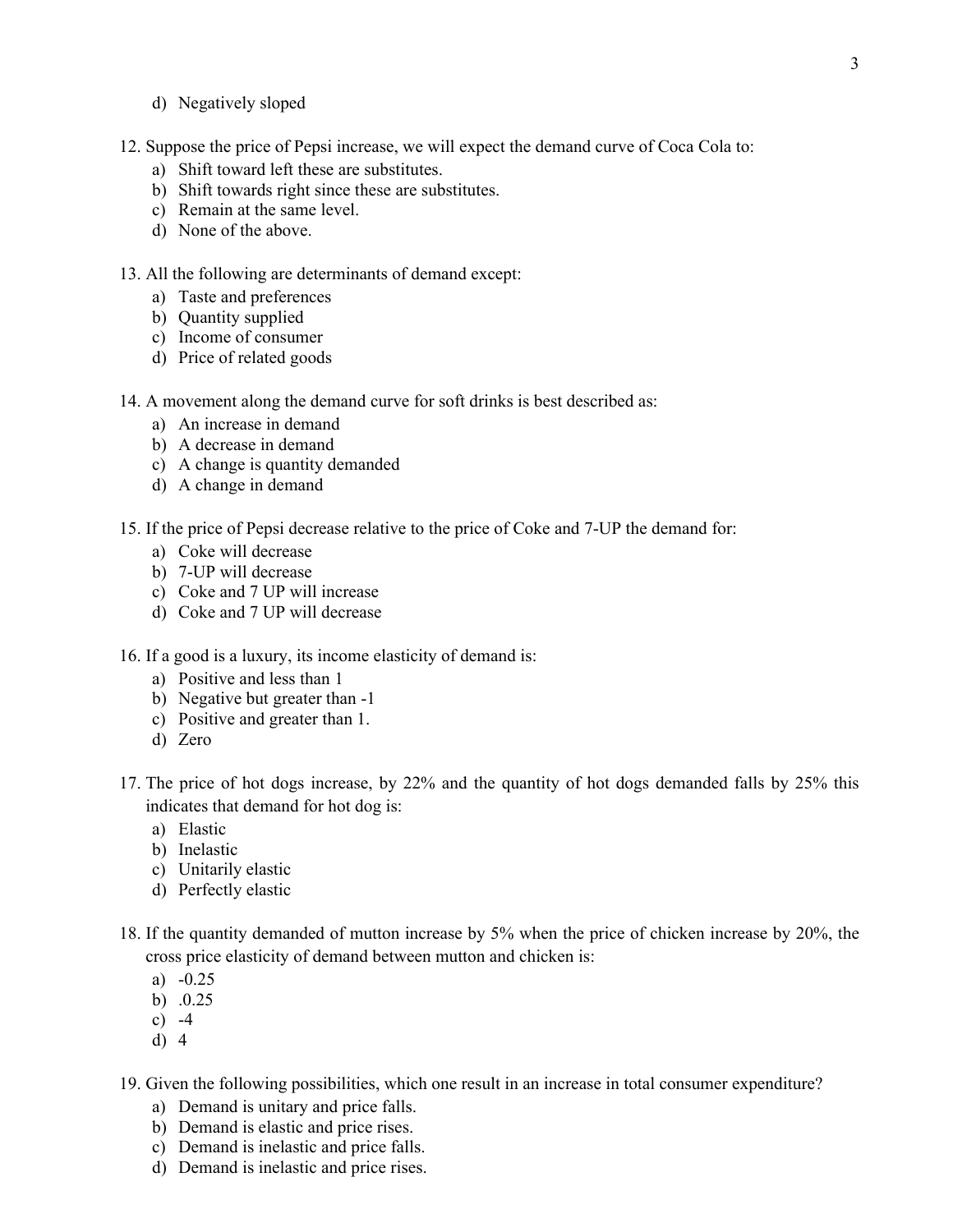- 20. What will happen in the rice market if buyers are expecting higher rice prices in the near future?
	- a) The demand for rice will increase
	- b) The demand for rice will decrease
	- c) The demand for rice will be unaffected
	- d) None of the above
- 21. In the case of a giffen good, the demand curve will be:
	- a) Horizontal
	- b) Down-sloping to the right
	- c) Vertical
	- d) Upward-sloping to the right
- 22. Conspicuous goods are also known as:
	- a) Prestige goods
	- b) Snob goods
	- c) Veblen goods
	- d) All of the above
- 23. The quantity purchased remains constant irrespective of the change in income. This is known as.
	- a) Negative income elasticity of demand
	- b) Income elasticity of demand less than one.
	- c) Zero income elasticity of demand
	- d) Income elasticity of demand is greater than one.
- 24. As income increases, the consumer will go in for superior goods and consequently the demand for inferior goods will fall. This means:
	- a) Income elasticity of demand less than one.
	- b) Negative income elasticity of demand.
	- c) Zero income elasticity of demand.
	- d) Unitary income elasticity of demand.
- 25. When income increases the money spent on necessaries of life may not increase in the same proportion, This means:
	- a) Income elasticity of demand is zero.
	- b) Income elasticity of demand is one.
	- c) Income elasticity of demand is greater than one
	- d) Income elasticity of demand is less than one.
- 26. The luxury goods like jewellery and fancy articles will have
	- a) Low income elasticity of demand
	- b) High income elasticity of demand
	- c) Zero income elasticity of demand
	- d) None of the above
- 27. A good which cannot be consumed more than once is known as
	- a) Durable good
	- b) Non-durable good
	- c) Producer good
	- d) None of the above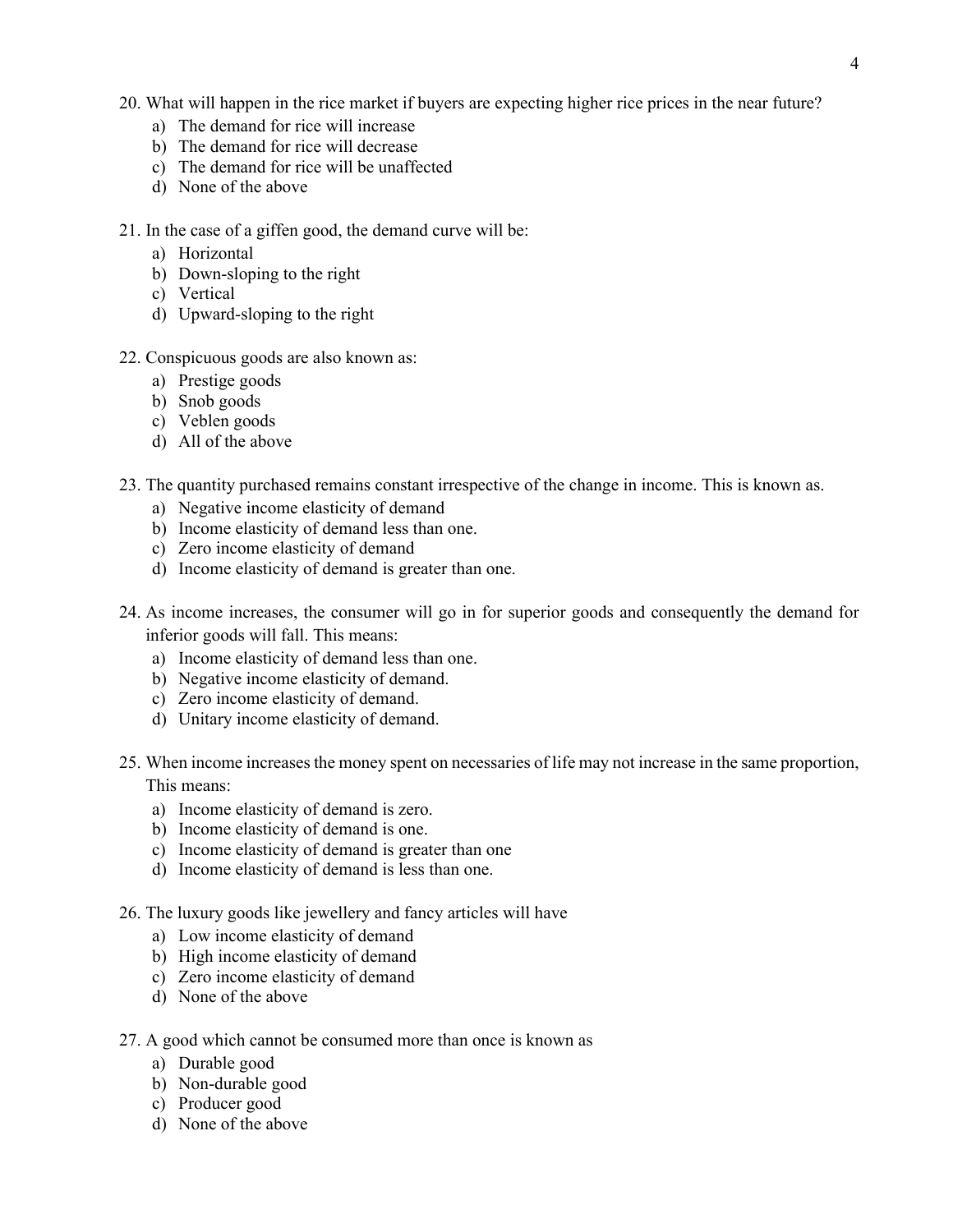- 28. A relative price is
	- a) Price expressed in terms of money.
	- b) What you get paid for babysitting your cousin
	- c) The ratio of one money price to another
	- d) Equal to a money price
- 29. Demand is the
	- a) The desire for a commodity given its price and those of related commodities
	- b) The entire relationship between the quantity demanded and the price of a good other things remaining the same.
	- c) Willingness to pay for a good if income is larger enough
	- d) Ability to pay for a good.
- 30. If, as people's income increases, the quantity demanded of a good decreases, the good is called
	- a) A substitute.
	- b) A normal good
	- c) An inferior good
	- d) A complement
- 31. The price of tomatoes increases and people buy tomato puree. You infer that tomato puree and tomatoes are.
	- a) Normal goods
	- b) Complements
	- c) Substitutes
	- d) Inferior goods
- 32. Chicken and fish are substitutes, if the price of chicken increases the demand for fish will.
	- a) Increase or decrease but the demand curve for chicken will not change
	- b) Increase and the demand curve for fish will shift rightwards.
	- c) Not change but there will be a movement along the demand curve for fish
	- d) Decrease and the demand curve for fish will shift leftwards.
- 33. Potato chips and popcorn are substitutes. A rise in the price of potato chips will the demand for popcorn and the quantity of popcorn will
	- a) Increase; increase
	- b) Increase; decrease
	- c) Decrease; decrease
	- d) Decrease; increase

34. If the price of Orange juice increases, the demand for Apple juice will

- a) Increase
- b) Decrease
- c) Remain the same
- d) Become negative
- 35. An increase in the demand for computers, other things remaining same, will:
	- a) Increase the number of computers bought
	- b) Decrease the price but increase the number of computers bought.
	- c) Increase the price of computers.
	- d) Increase the price and number of computers bought.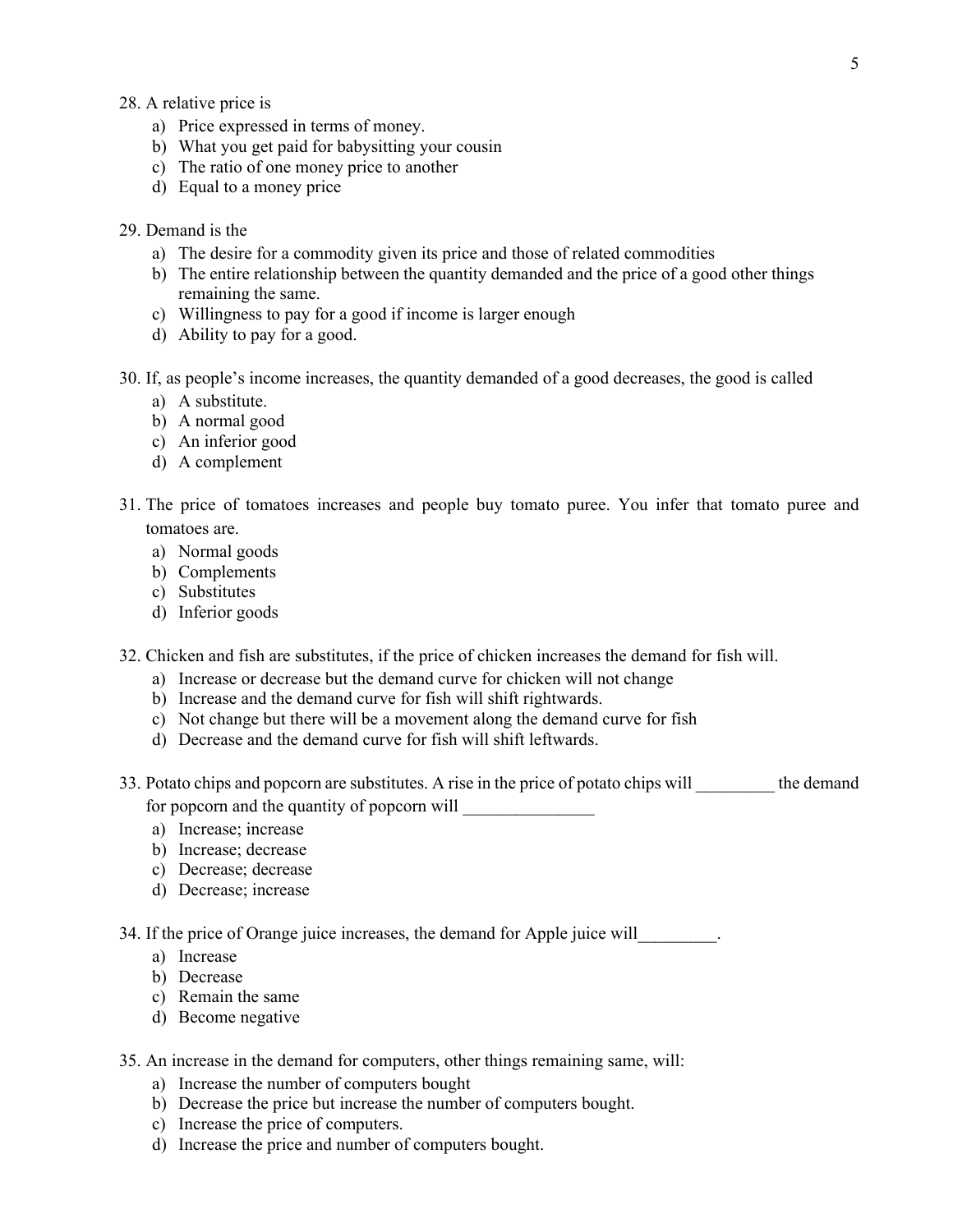- 36. When total demand for a commodity whose price has fallen increases, it is due to:
	- a) Income effect
	- b) Substitution effect
	- c) Complementary effect
	- d) Price effect
- 37. With a fall in the price of a commodity:
	- a) Consumer's real income increases.
	- b) Consumer's real income decreases.
	- c) There is no change in the real income of the consumer.
	- d) None of the above.
- 38. With an increase in the price of diamond, the quantity demanded also increases, this because it is a:
	- a) Substitute good
	- b) Complementary good
	- c) Conspicuous good
	- d) None of the above
- 39. An example of a good that exhibit direct price demand relationship is.
	- a) Giffen goods
	- b) Complementary goods
	- c) Substitute goods
	- d) None of the above
- 40. In Economics, when demand for a commodity increases with a fall in its price it is known as:
	- a) Contraction of demand
	- b) Expansion of demand
	- c) No change in demand
	- d) None of the above
- 41. In case of inferior goods like bajra, a fall in its price tends to
	- a) Make the demand remain constant
	- b) Reduce the demand
	- c) Increase the demand
	- d) Change the demand in any abnormal way
- 42. What is the value of elasticity of demand, if the demand for the goods is perfectly elastic?
	- a) 0
	- b) 1
	- c) Infinity
	- d) Less than 0

## 43. Giffen Paradox is an exception of

- a) Demand
- b) Supply
- c) Production
- d) utility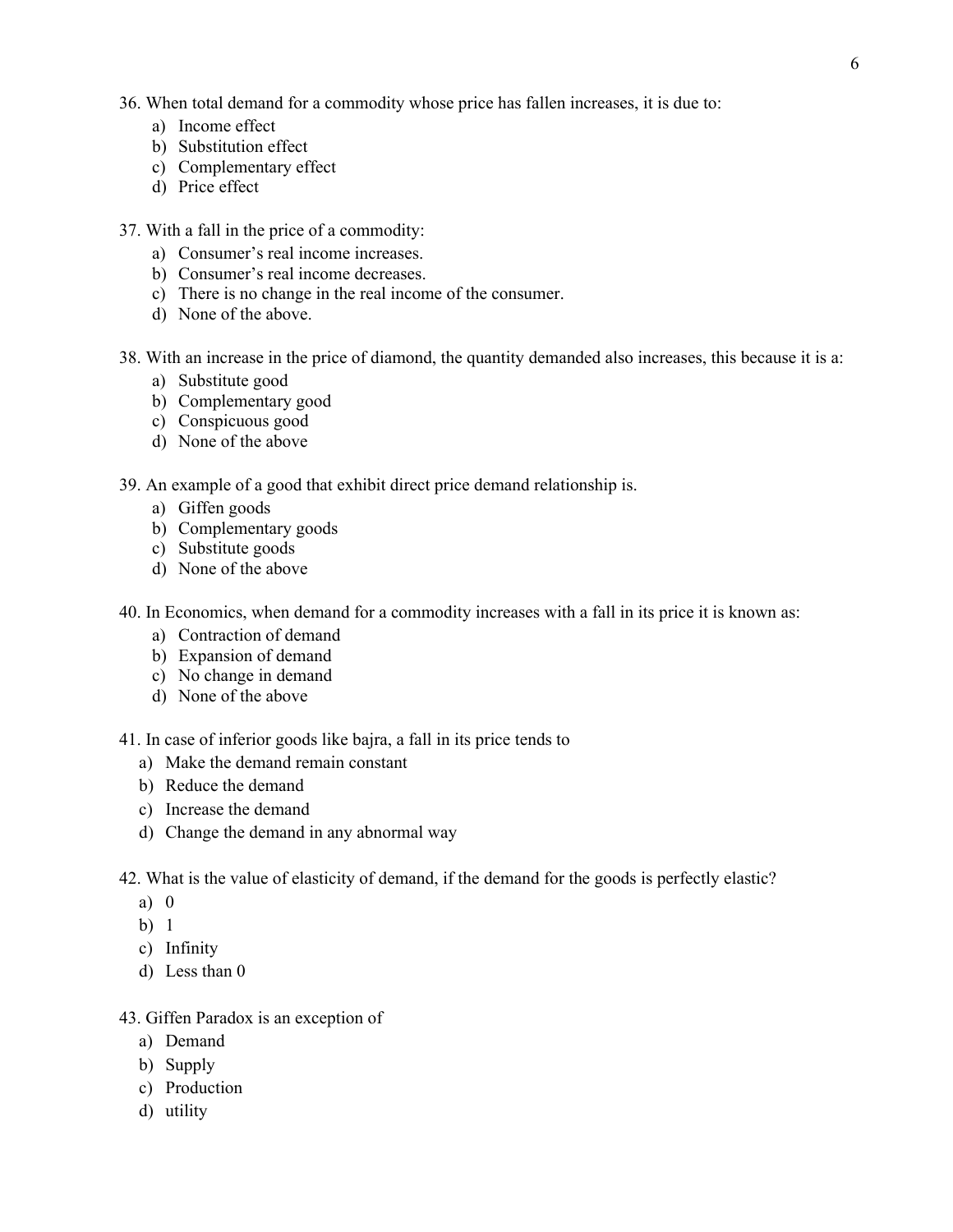44. The commodity whose demand is associated with the name of Sir Robert Giffen?

- a) Necessary good
- b) Luxury good
- c) Inferior good
- d) Ordinary Good

45. Contraction of demand result due to

- a) Increase in price of goods
- b) Decrease in no. of producers
- c) Decrease in output of sellers
- d) Decrease in price of goods

46. Bricks for house is an example of which kind of demand?

- a) Composite
- b) Competitive
- c) Joint
- d) Derived

47. Expansion and contraction in demand are cause by:

- a) Change in income of buyer
- b) Change in taste and preference of buyer
- c) Change in price of the commodity
- d) Change in price of related goods
- 48. Which amongst the following is the right formula for calculating price elasticity of demand using ratio method?
	- a)  $(\Delta Q/\Delta P) \times (P/Q)$
	- b)  $(\Delta P/\Delta Q) \times (Q/P)$
	- c)  $(\Delta Q/\Delta P) \times (Q/P)$
	- d)  $(\Delta P/AQ) \times (1/P)$

49. Change in the quantity demanded in response to the change in the price of same commodity is called:

- a) Change in demand
- b) Change in quantity demanded
- c) Income demand
- d) Cross demand
- 50. Movement along the same demand curve shows
	- a) Expansion of demand
	- b) Expansion of supply
	- c) Expansion and contraction of demand
	- d) Increase and decrease of demand
- 51. If the price of any complement goods rises:
	- a) Demand curve shifts to left
	- b) Demand curve shifts to right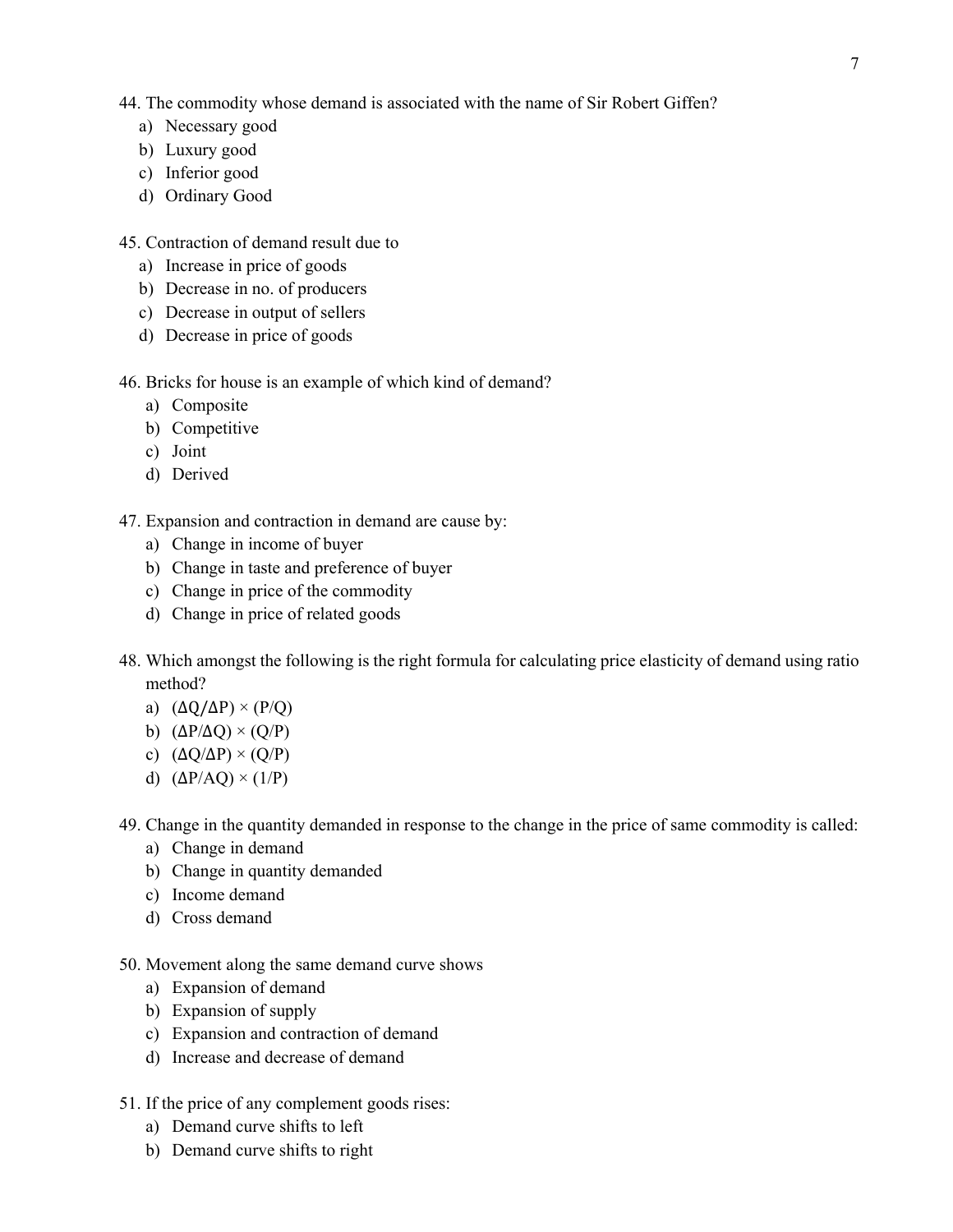- c) Demand curve moves downwards
- d) Demand curve moves upward
- 52. Normal Goods have
	- a) Zero income elasticity
	- b) Negative income elasticity
	- c) Positive income elasticity
	- d) Infinite income elasticity

#### 53. Cross elasticity of demand between two perfect substitutes will be

- a) Very high
- b) Very low
- c) Infinity
- d) Zero

54. If demand is parallel to x axis, what will be the nature of elasticity?

- a) Perfectly elastic
- b) Inelastic
- c) Elastic
- d) Highly elastic
- 55. Assume that real estate developers are building thousands of new student friendly apartments close by your collage campus, if you want to pay the lowest rent possible, should you hope that demand for such apartments is elastic or inelastic?
	- a) Elastic
	- b) Inelastic
	- c) Both (a)  $\&$  (b)
	- d) Neither (a) nor (b)

56. In which of the following cases the demand for goods trends to be less elastic?

- a) Good is necessary
- b) Time period is shorter
- c) Number of close substitutes is less
- d) All of the above
- 57. Which of the following is correct?
	- a) Elasticity on lower segment of demand curve is greater than unity
	- b) Elasticity on upper segment of demand curve is less than unity
	- c) Elasticity at the middle of demand curve is equal to unity
	- d) Elasticity decreases as one move from lower part of demand curve to upper part
- 58. If the price elasticity of demand is zero, the shape of the curve will be:
	- a) Horizontal
	- b) Vertical
	- c) Sloping downwards
	- d) None of these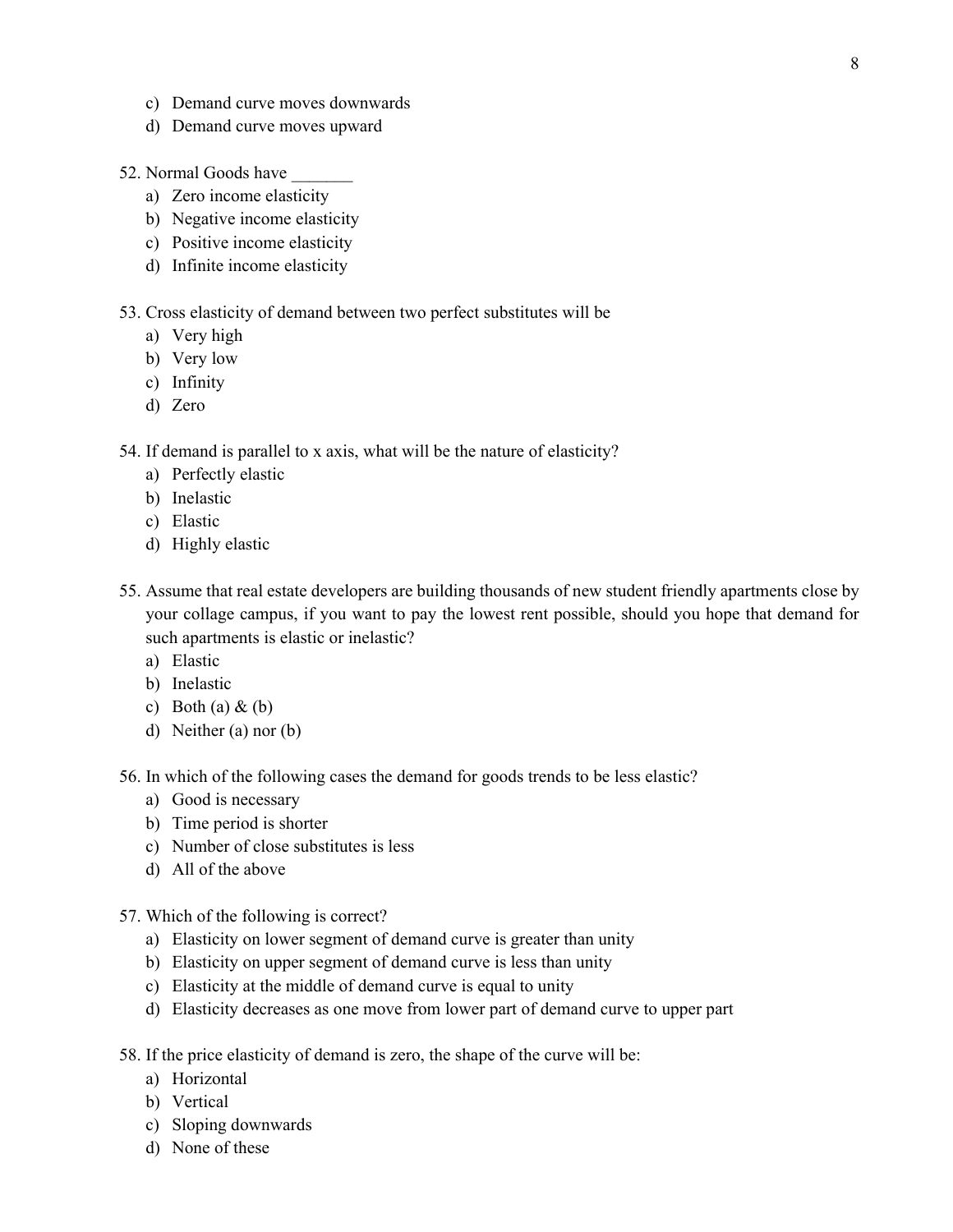- 59. All but one of the following are assumed to remain the same while drawing an individual's demand curve for a commodity. Which one is it?
	- a) The preference of the individual
	- b) His monetary income
	- c) Price of the commodity
	- d) Price of related goods
- 60. Suppose Breads have 0.4 as income elasticity. We can say from the data given that:
	- a) Breads are inferior goods
	- b) Breads are superior goods
	- c) Breads are necessities
	- d) The is a need to increase the income of consumers so that they can purchase breads
- 61. Torch and battery are complements. A rise in the price of torch will the demand for battery and the quantity of battery will \_\_\_\_
	- a) Increase; increase
	- b) Increase; decrease
	- c) Decrease; decrease
	- d) Decrease; increase
- 62. If a product is a Veblen good?
	- a) Demand is inversely related to income
	- b) Demand is inversely related to price
	- c) Demand is directly related to price
	- d) Demand is inversely related to the price of substitutes
- 63. If the price of air conditioner increases from Rs 30,000 to Rs 30,010 and resultant change in demand is negligible, we use the measure of to measure elasticity.
	- a) Point elasticity
	- b) Perfect elasticity
	- c) Perfect inelasticity
	- d) Price elasticity
- 64. If the percentage change in supply is less than the percentage change in price it is called
	- a) Unit elasticity of supply
	- b) Perfectly elastic
	- c) More elastic supply
	- d) Inelastic supply
- 65. The supply curve shift to the right because of  $\qquad$ .
	- a) Improved technology
	- b) Increased price of factors of production
	- c) Increased excise duty
	- d) All of the above
- 66. Which of the following statements is correct?
	- a) When the price falls the quantity demanded falls.
	- b) Seasonal changes do not affect the supply of a commodity.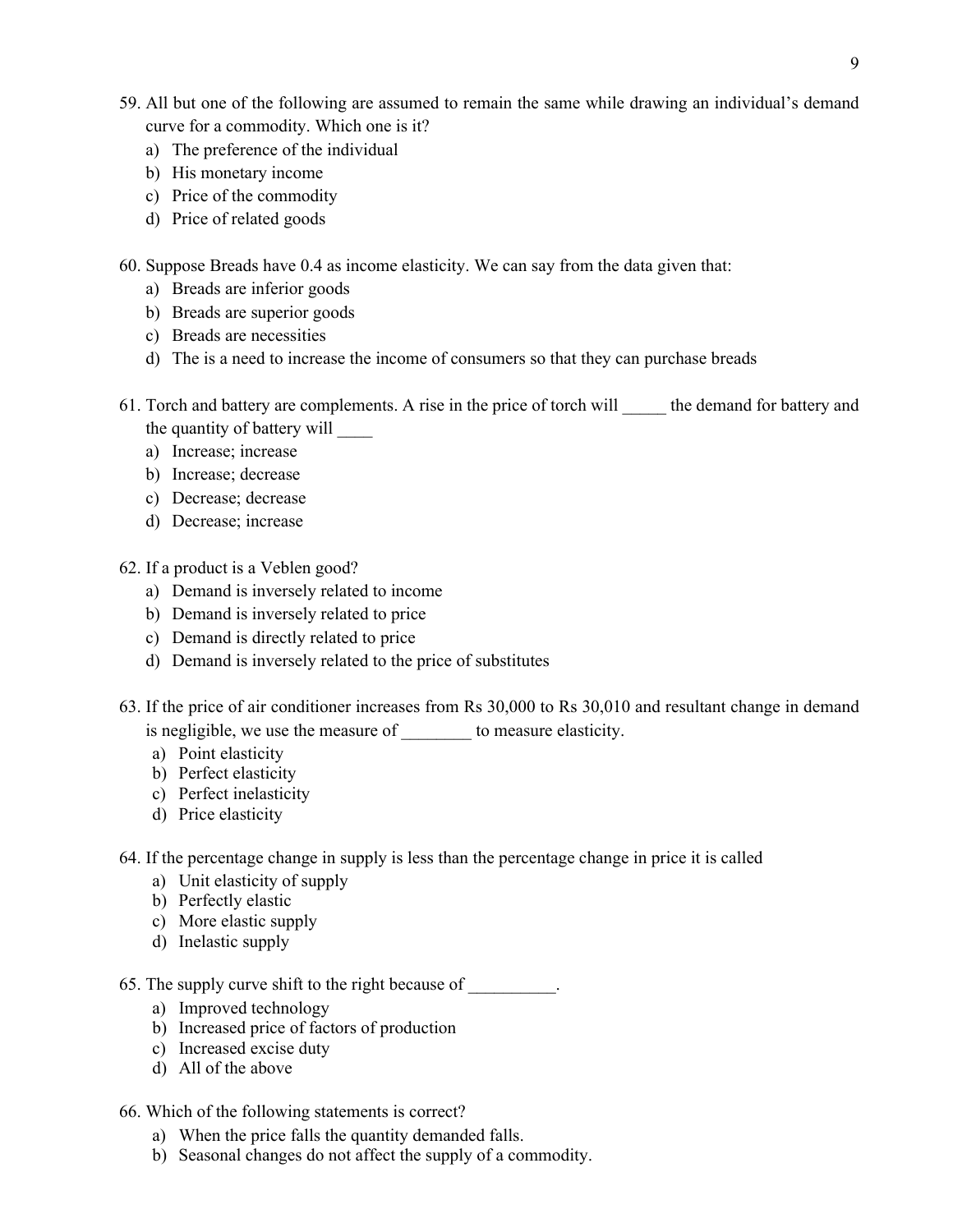- c) Taxes and subsidies do not influence the supply of the commodity.
- d) With lower cost, it is profitable to supply more of the commodity.
- 67. Which of the following is an incorrect statement?
	- a) When good are substitutes a fall in the price of one (cateries Paribus) leads to a fall in the quantity demanded of its substitutes.
	- b) When commodities are complements, a fall in the price of one (other thing equal) will cause the demand of the other to rise.
	- c) As the income of the consumer increase the demand for the commodity increase always and vice versa.
	- d) When a commodity becomes fashionable people prefer to buy it and therefore its demand increase.
- 68. Suppose the price of movies seen at a theatre rises from Rs 120 per person to Rs 200 per person. The theatre manager observes that the rise in price cause attendance at a given movie to fall from 300 persons to 200 persons. What is the price elasticity of demand for movies? (Use Arc Elasticity Method)
	- a) 0.5
	- b) 0.8
	- c) 1.0
	- d) 1.2
- 69. Suppose department store has a sale on its silverware, If the price of a plate setting is reduced from Rs 300 to Rs 200 and the quantity demanded increase from 3,000 plate-setting to 5.000 plate-setting, what is the price elasticity of demand for silverware?(Use Arc Elasticity Method)
	- a) 0.8
	- b) 1.0
	- c) 1.25
	- d) 1.50
- 70. When the numerical value of cross elasticity between two goods is very high, it means
	- a) The goods are perfect complements and therefore have to be used together.
	- b) The goods are perfect substitutes and can be used with ease in place of one another.
	- c) There is a high degree of substitutability between the two goods.
	- d) The goods are neutral and therefore cannot be considered as substitutes.
- 71. Suppose the demand for meals at a medium-priced restaurant is elastic, If the management of the restaurant considering raising prices, it can expect a relatively:
	- a) Large fall in quantity demanded
	- b) Large fall in demand
	- c) Small fall in quantity demanded
	- d) Small fall in demand
- 72. Demand for a good will tend to be more inelastic if it exhibits which of the following characteristics?
	- a) The good has many substitutes.
	- b) The good is luxury (as opposed to a necessity).
	- c) The good is small part of the consumer's income.
	- d) There is a great deal of the consumer to adjust to the change in prices.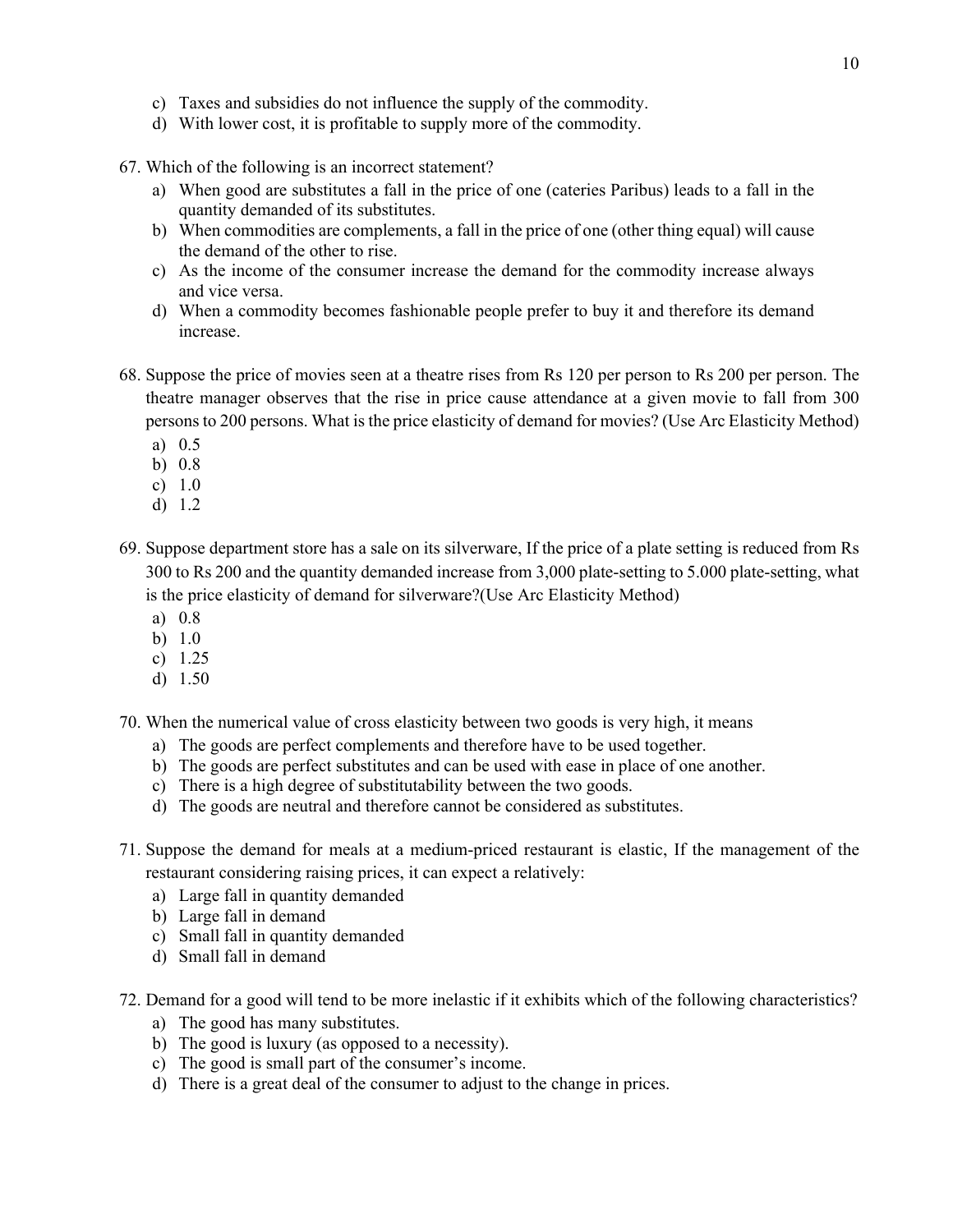- 73. Which of the following statements about price elasticity of demand is correct?
	- a) Price elasticity of demand is a measure of how much the quantity demanded of a good responds to a change in the price of that good.
	- b) Price elasticity of demand is computed as the percentage change in quantity demanded divided by the percentage change in price.
	- c) Price elasticity of demand in the long run would be different from that of the short run
	- d) All the above.
- 74. The income elasticity of tomatoes is 0.25, it means tomatoes are:
	- a) Inferior goods
	- b) Luxury goods
	- c) Normal goods
	- d) Can't say

#### 75. The cross elasticity between personal computers and soft wares is

- a) Positive
- b) Negative
- c) Zero
- d) One

76. The cross elasticity between Bread and DVD is:

- a) Positive
- b) Negative
- c) Zero
- d) One

77. Suppose potatoes have (-) 0.4 as income elasticity. We can say from the data given that:

- a) Potatoes are inferior goods
- b) Potatoes are superior goods.
- c) Potatoes are necessities.
- d) There is a need to increase the income of consumers so that they can purchase potatoes.

78. Suppose the income elasticity of education in private school in India is 1.6. What does this indicate:

- a) Private school education is a luxury.
- b) Private school education is necessity.
- c) Private school education is an inferior commodity.
- d) We should have more private schools.
- 79. Law of demand is a
	- (a) Quantitative statement
	- (b) Qualitative statement
	- (c) Both (a)  $&$  (b)
	- (d) Hypothetical
- 80. The demand for factors of production is
	- (a) Fundamental demand
	- (b) Derived demand
	- (c) Market demand
	- (d) Joint demand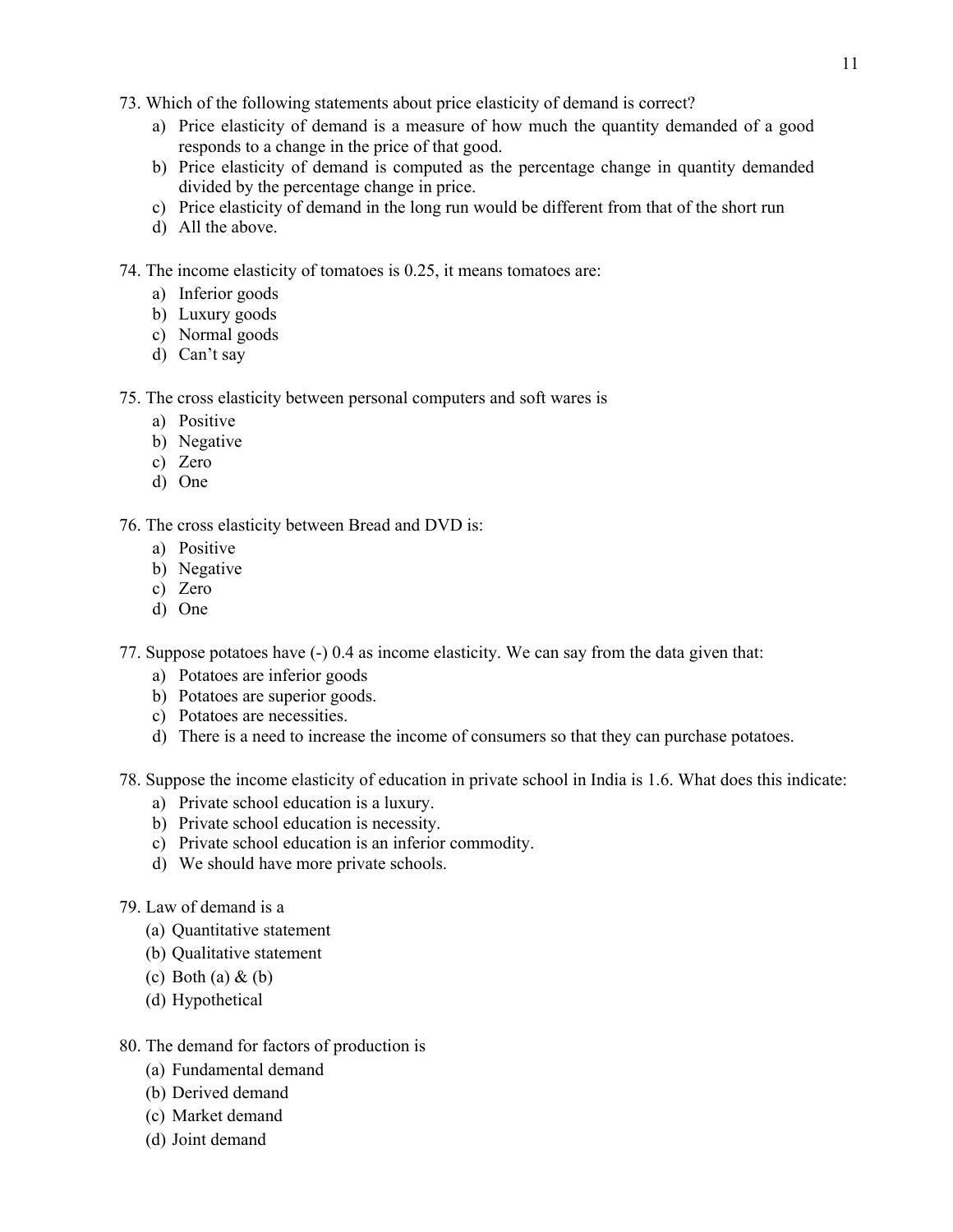- 81. Which factor generally keeps the price elasticity of demand for goods low
	- (a) Variety of uses for that goods
	- (b) Its low price
	- (c) Close substitutes for that goods
	- (d) High Proportion of the consumer's income spent on it
- 82. Other things remaining constant, if the price of the inferior goods decreases then what will be the effect?
	- (a) Demand increases
	- (b) Demand decreases
	- (c) Quantity demanded increases
	- (d) Quantity demanded decreases.

## 83. A fall in price of normal goods leads to:

- (a) Shift in demand curve
- (b) Fall in demand
- (c) A rise in consumer's real income
- (d) A fall in consumer's real income
- 84. Expansion & contraction of Demand curve occur due to:
	- (a) Change in the price of commodity
	- (b) Change in price of substitute or complementary goods
	- (c) Change in income
	- (d) None
- 85. The price of burgers increases by 25% and the quantity demanded falls by 40% this indicates that demand for burgers is:
	- (a) Elastic
	- (b) Inelastic
	- (c) Unitary elastic
	- (d) Perfectly elastic

86. Computer income elasticity if demand increases by 25% and income by 5%.

- (a) 5
- (b) 1/5
- (c) 0
- (d) None
- 87. For a commodity with a unitary elastic demand curve if the price of the commodity rises, then the consumer's total expenditure on this commodity would
	- (a) Increase
	- (b) Decrease
	- (c) Remains constant
	- (d) Either increase or decrease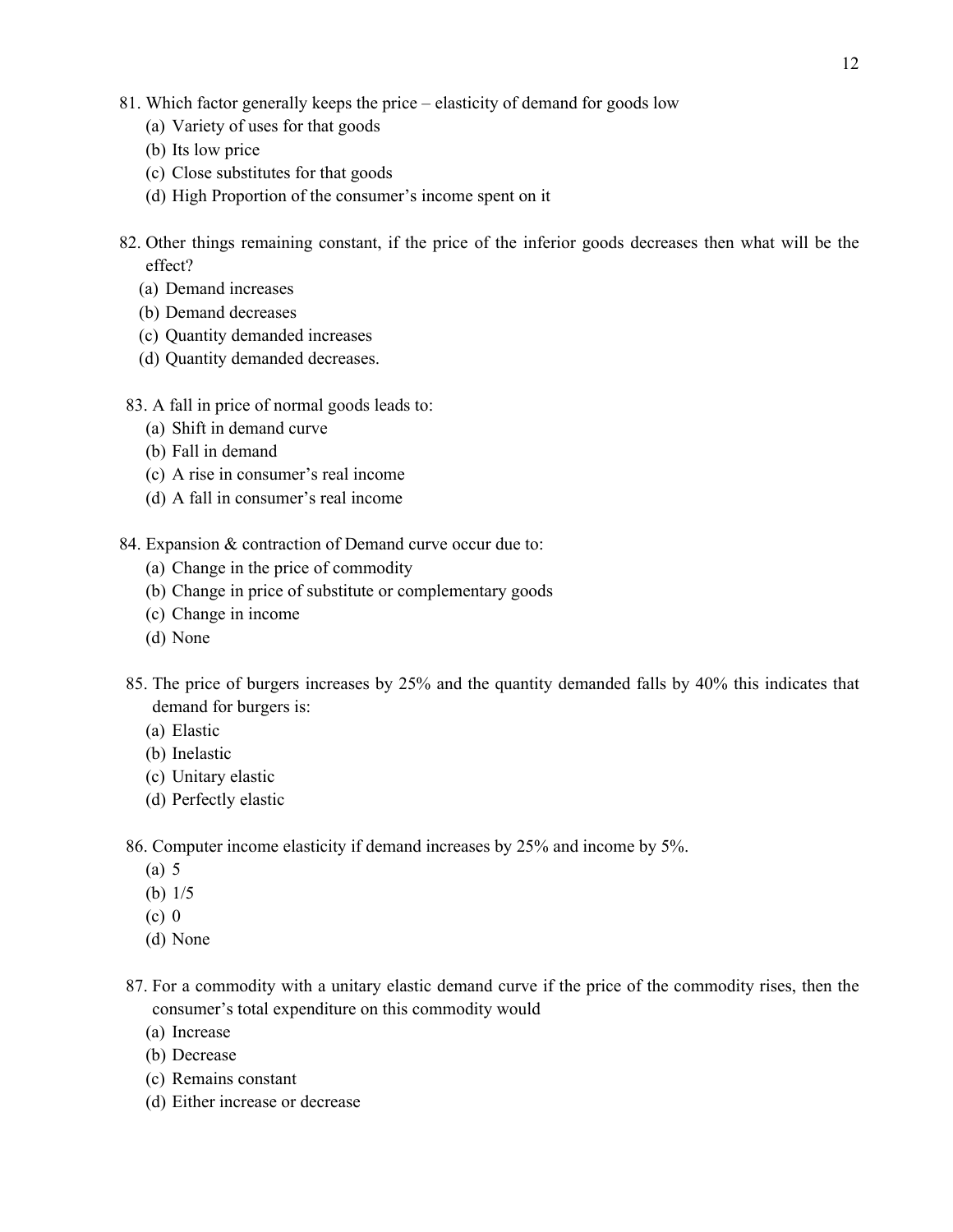- 88. If maize has (-) 0.30 as Income elasticity of demand, then maize will be considered as
	- (a) Necessity
	- (b) Inferior good
	- (c) Superior
	- (d) None
- 89. Which one of the following is correct about the price elasticity of demand of a commodity?
	- (a) It remains same under all situations
	- (b) It has several degrees/nature
	- (c) It remains unaffected by the price of any other commodity
	- (d) It is an immeasurable concept.
- 90. An Increase in demand can result from:
	- (a) A decline in the market price
	- (b) An increase in income
	- (c) A reduction in the price of substitutes
	- (d) An increase in the price of complements.
- 91. What is income elasticity of demand when income changes by 30% and demand changes by 60%?
	- (a) 1/2
	- (b) 2
	- (c) 0.33
	- (d) None

92. In case of substitute goods, cross elasticity is

- (a) Negative
- (b) Zero
- (c) Positive
- (d) None of these
- 93. In case of luxury goods, the income elasticity of demand will be
	- (a) Zero
	- (b) Negative but greater than one
	- (c) Positive but greater than one
	- (d) Positive but less than one
- 94. When price falls by 10% and demand increase by 15%, then elasticity of demand is
	- (a) Elastic
	- (b) Inelastic
	- (c) Unitary elastic
	- (d) Zero
- 95. Which of the following elasticity of demand measures a movement along the demand curve rather than a shift in the curve?
	- (a) Income elasticity of demand
	- (b) Price elasticity of demand